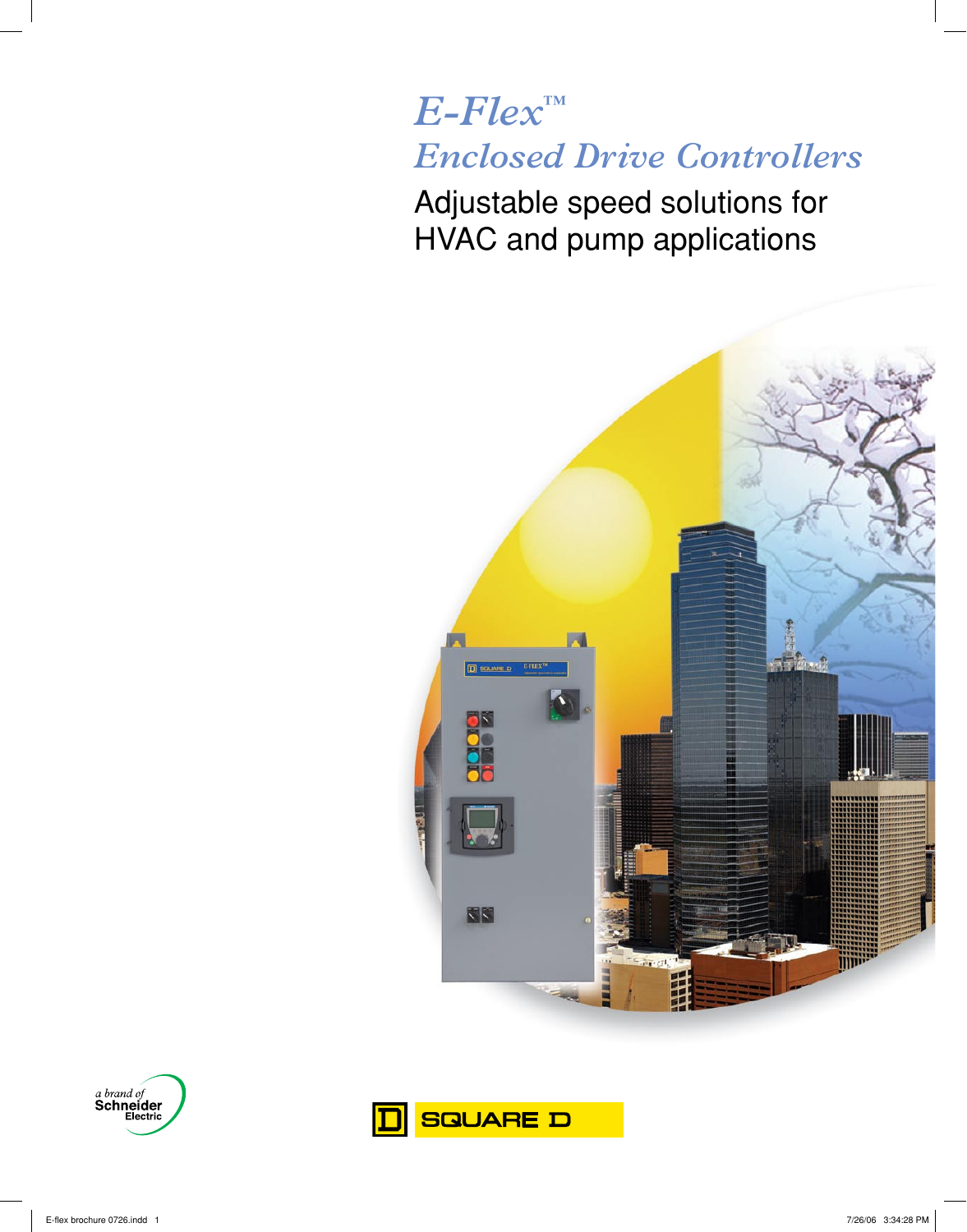## Industrial-grade reliability designed for HVAC

*Square D® E-Flex™ AC drives provide the optimum combination of efficiency and economy for HVAC, pump and fan applications in both commercial and industrial environments. They are the ideal choice in adjustable speed drive solutions for applications such as:*

- **n** Air Handling Units
- **n** Supply and Return Fans
- **n** Exhaust Fans
- Chilled Water Pumps
- Hot Water Pumps
- Cooling Tower Fans and Pumps



#### **Seismic Qualification for New Generation of Building Codes: from the first drive manufacturer to meet seismic criteria**

Square D E-Flex enclosed drive controllers are designed to meet International Building Code and ASCE 7 standards for seismic qualification in accordance with ICC ES AC156 testing protocol. Many states and jurisdictions are beginning enforcement of the seismic guidelines for installed equipment contained in the International Building Code.

E-Flex enclosed drive controllers were subjected to actual shaker table tests for seismic ratings, not just theoretical calculations for seismic ratings or obsolete requirements of the Uniform Building Code. The E-Flex enclosed drive controller provides structural integrity when installed to published guidelines and can be specified for use in applications that require  $lp = 1.5$ , which means operational status can be restored after a seismic event.

#### **Enclosure Styles**

Square D E-Flex enclosed drive controllers can meet both indoor and outdoor application requirements with Type 1, Type 12/12K and Type 3R enclosures.

- $\blacksquare$  Type 1 enclosures are designed specifically for indoor, non-dusty environments.
- Type 12/12K enclosures are designed for protection from dust and dripping liquid.
- Type 3R enclosures permit installation on rooftops or other outdoor locations to free up space in mechanical equipment rooms. Plus, Type 3R enclosures allow operations in temperature ranges from  $+14^{\circ}$ F to  $+122^{\circ}$ F (-10 $^{\circ}$ C to  $+50^{\circ}$ C).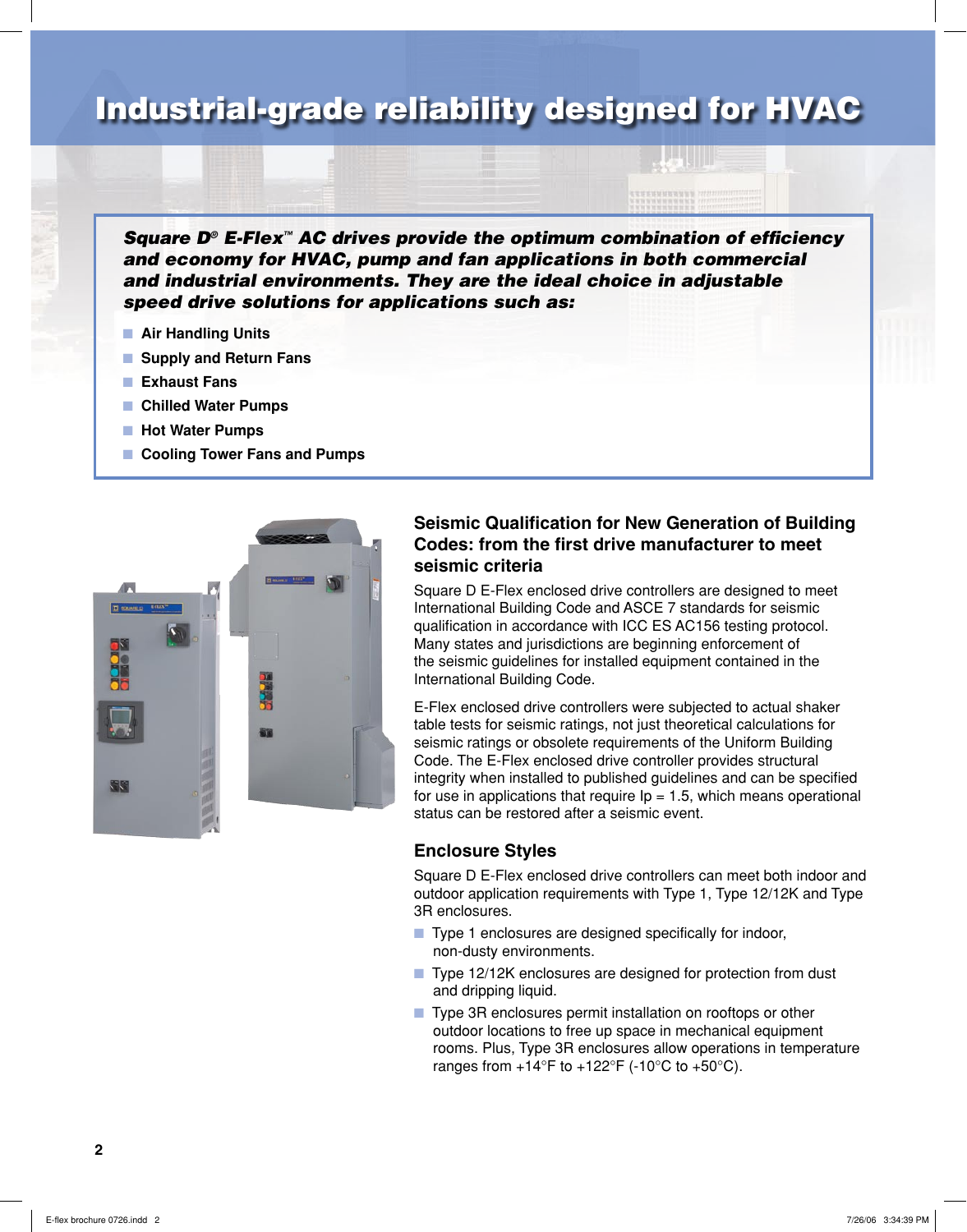

### **Energy Efficiency**

Square D E-Flex enclosed drive controllers can increase system energy efficiency by providing a means to reduce the motor speed of HVAC equipment based on the needs of the building environment (lower motor speed = lower energy costs).

Energy savings can be realized because of the Affinity laws of physics:

- $\blacksquare$  Flow = f (motor speed)\*
- **Pressure = f** (motor speed)<sup>2</sup>
- **n** Horsepower = f (motor speed)<sup>3</sup>

A motor running at 50% of full speed capacity has a motor torque of 25% of full speed. In addition, electricity required to operate the motor at 50% of full speed is 12.5% of the amount of electricity required if the motor was running at 100% full speed capacity. Thus, reducing motor speed can significantly reduce the electrical energy consumption.



#### **Percent Flow, HP, Pressure**





#### **An Example Energy Saving Calculation\*\***

A fan with a 20 horsepower motor supplies air 10 hours a day for 260 days a year and the energy cost is \$0.10 cents per kilowatt-hour.

#### **Cost of running full speed:**

20 hp x 0.746 kW/hp x 2600 hours x \$0.10/kWhr = **\$3879.20**

Assuming the fan does not need to run at full speed all of the time, let's use an example of:

- Running full speed (100%) for 25% of the time
- 80% speed for 50% of the time
- 60% speed for the remaining 25% of the time

#### **Cost of running with an AC drive controlling the motor:**

20 hp x  $(1)^3$  x 0.746 kW/hp x 650 hours x \$0.10/kWhr = \$969.80 20 hp x  $(0.8)^3$  x 0.746 kW/hp x 1300 hours x \$0.10/kWhr = \$993.08 20 hp x  $(0.6)^3$  x 0.746 kW/hp x 650 hours x \$0.10/kWhr = \$209.48 **Total = \$2172.36**

#### **Annual savings: \$3879.20 - \$2172.36 = \$1706.84**

In many instances, the payback period for using an adjustable frequency drive in place of other flow control methods is less than 18 months.

<sup>\*</sup> *Flow as a function of motor speed.*

<sup>\*\*</sup>*Actual results may vary for closed loop pumping and variable air volume systems.*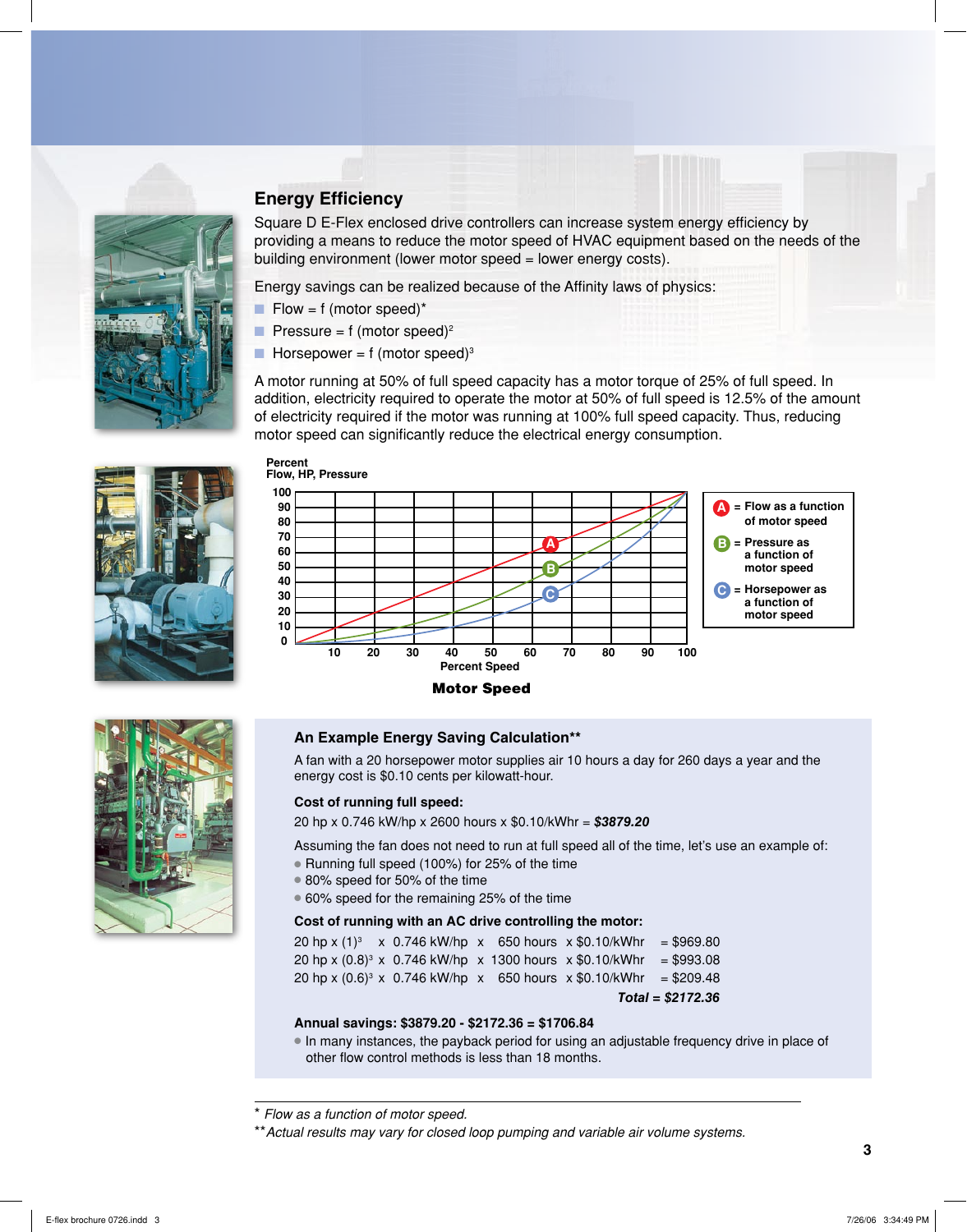The Square D® E-Flex™ family of enclosed drive controllers is well suited for commercial building, hospital, and school HVAC applications requiring a disconnect and bypass. These controllers offer a compact metal enclosure designed to reduce Radio Frequency Interference (RFI). In addition, HVAC specific control interface is pre-programmed for HVAC variable torque operation to permit ease of set-up and installation. HVAC controls provide end damper control, smoke purge relays and fire/freezestats for full-speed fire safety override and lock-out terminations.



electrical installation and prevent metal filings from getting inside the enclosure (Type 3R enclosures have bottom conduit entry only)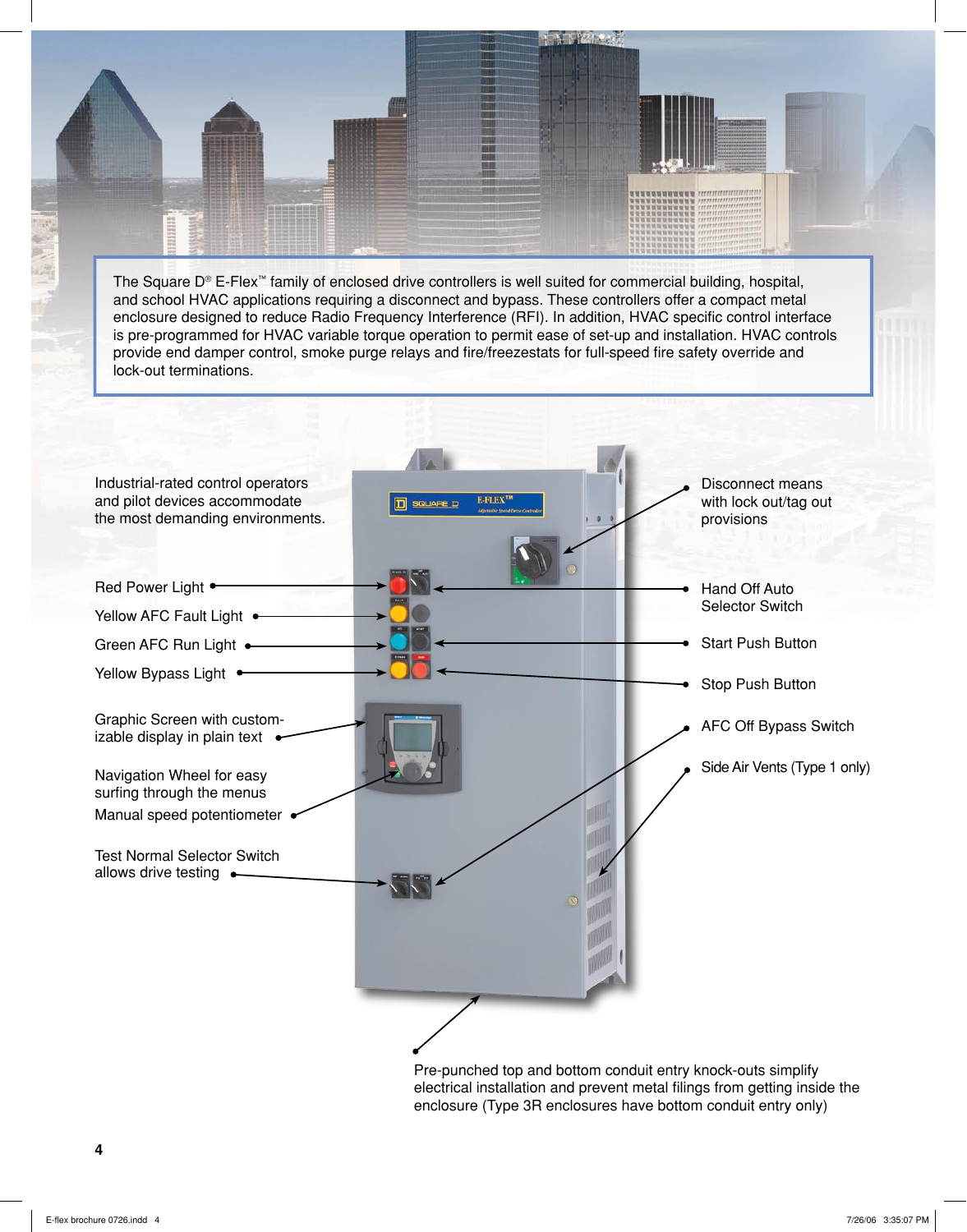Fully-rated, AC3 duty-rated motor isolation and bypass contactors with mechanical and electrical interlocks prevent accidental voltage back feed. The adjustable carrier frequency is optimized at 8 kHz to reduce motor noise levels and is programmable from 0.5 kHz to 16 kHz. The advanced ASIC technology platform increases reliability and uptime and lowers the component count. The motor soft start inherent in the drive reduces mechanical stress and routine maintenance.

A 3% line reactor is included . as standard and provides transient protection from surge and overvoltage, while minimizing line harmonic currents. 5% line reactor is optional

Type 2B wiring simplifies wiring identification and termination to industrialrated terminals

Motor isolation and bypass contactors for emergency full-speed operation

3–15 PSI pressure transducer input for retrofit applications



Circuit breaker disconnect (L1, L2, L3) provides short circuit protection without current limiting fuses

Control transformer

- Altivar® 61 drive power converter with 6-pulse bridge rectifier input and IGBT inverter with pulse width modulated output
- Customer interface terminal blocks
- Integrated Modbus® and CANopen port

Serial communication card options include LonWorks®, BACnet®, Ethernet, Profibus, Modbus® Unitelway, Apogee P1 and Metasys® N2 protocols

- Front removable heat sink fan assembly eliminates rear access requirements, improving maintenance and minimizing downtime
- Motor terminal connection bypass circuit (T1, T2, T3)

UL 508C listed and coordinated with NEMA ICS 7.1 standards to exceed minimum UL short-circuit requirements (this structural integrity will provide enhanced personnel safety under short-circuit conditions for the drive and bypass operation)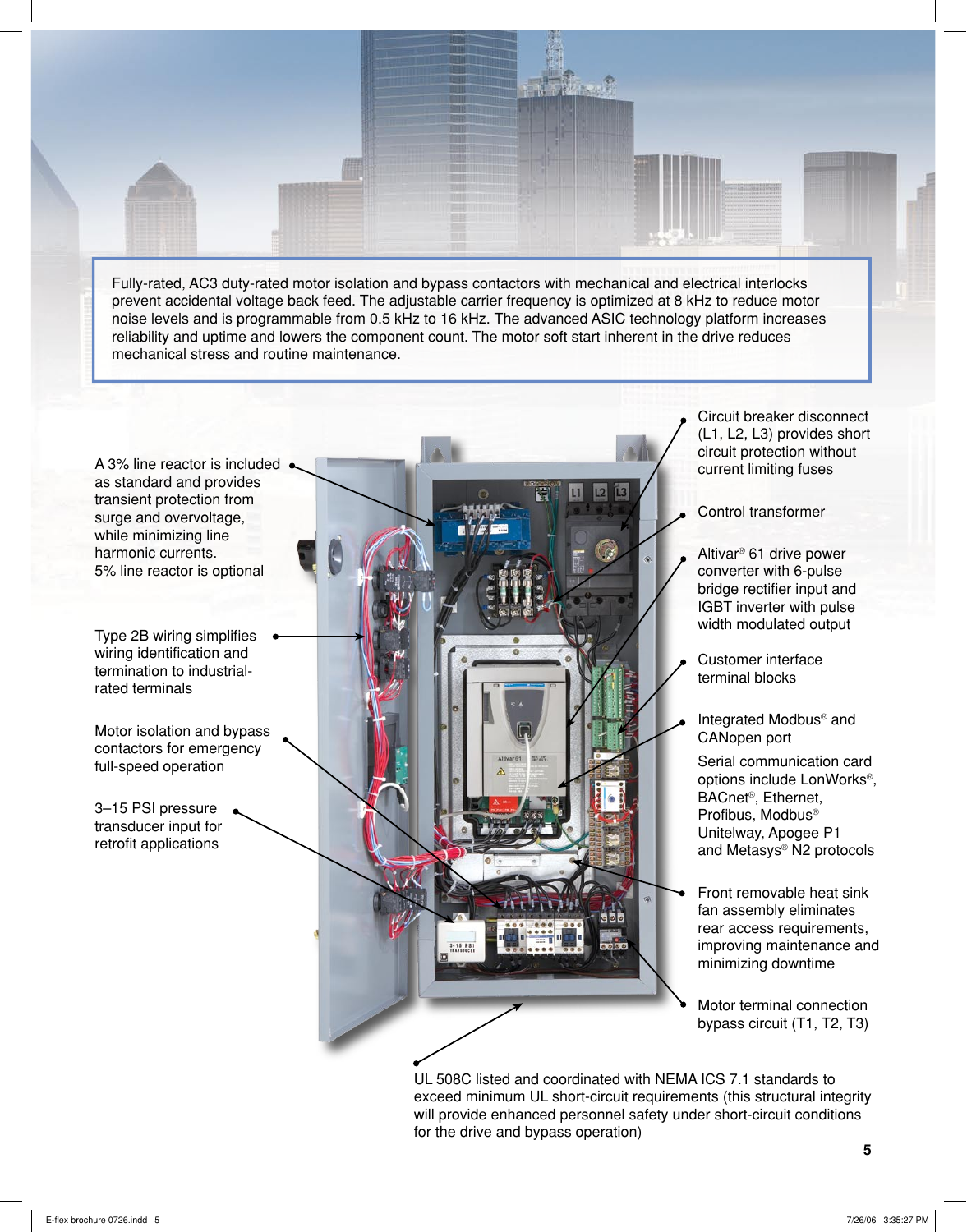### **Selection Guide**

The controller catalog number, located on the inside of the door, is coded to describe the configuration and options present. Use the following grid to translate the catalog number into a description of the controller.

#### **Class Type Modifications**

|                                                   |  |  | Control Light Misc. |  |
|---------------------------------------------------|--|--|---------------------|--|
| 8839   EFD $\bullet \bullet \bullet \vee \bullet$ |  |  |                     |  |
|                                                   |  |  |                     |  |

**1 Product**

| Code | Drive Type |        |  |
|------|------------|--------|--|
| ---  |            | $\sim$ |  |

| EFD | <b>E-Flex Controller</b> |
|-----|--------------------------|
|     |                          |

|                | <b>2 Horsepower Code</b> |   |                  |
|----------------|--------------------------|---|------------------|
|                | Code HP Rating           |   | Code HP Rating   |
| С              |                          |   | 25               |
| D              | 2                        | M | 30               |
| $\overline{E}$ | 3                        | N | 40               |
| $\bar{F}$      | 5                        | P | 50               |
| G              | 7.5                      | Q | 60 (460 V only)  |
| Н              | 10                       | R | 75 (460 V only)  |
|                | 15                       | S | 100 (460 V only) |
|                | 20                       |   |                  |

#### **7 Control Option**

| Code       | <b>AFC Controls</b>                            |  |
|------------|------------------------------------------------|--|
| A07 [7]    | Hand-Off-Auto, Speed Potentiometer             |  |
| B07 [7]    | Hand-Off-Auto, Start-Stop, Speed Potentiometer |  |
| C07 [1]    | Start-Stop, Speed Potentiometer                |  |
| <b>D07</b> | Hand-Off-Comm, Speed Potentiometer             |  |
| E07        | Hand-Off-Comm, Start-Stop, Speed Potentiometer |  |
| <b>N07</b> | None                                           |  |

#### **8 Light Option**

| Light Option            |                      |  |
|-------------------------|----------------------|--|
| Code                    | <b>Light Cluster</b> |  |
| A08 <sup>[2]</sup>      | Red Power On         |  |
|                         | lGreen AFC Run       |  |
|                         | Yellow AFC Fault     |  |
|                         | <b>Yellow Auto</b>   |  |
| <b>BO8</b> [2], [3]     | lRed Power On        |  |
|                         | lGreen AFC Run       |  |
|                         | Yellow AFC Fault     |  |
|                         | Yellow Bypass        |  |
| CO8 <sup>[2], [4]</sup> | Red Power On         |  |
|                         | lGreen AFC Run       |  |
|                         | Yellow AFC Fault     |  |

#### **9 Miscellaneous Option**

| oooaooao opo    |                                  |  |
|-----------------|----------------------------------|--|
| Code            | <b>Feature</b>                   |  |
| A09             | Line Reactor, 5%                 |  |
| B09 [5]         | Line Contactor                   |  |
| C09 [10]        | 3-15 PSI Transducer              |  |
| D09 [13]        | Omit Keyboard                    |  |
| E09 [6]         | Smoke Purge (Fireman's Override) |  |
| F09 [9], [14]   | Profibus                         |  |
| H09 [11]        | I/O Extension Card, 0-20 mA      |  |
| J09 [12]        | 0-10 Vdc Differential Input      |  |
| K09             | cUL Listing Certification        |  |
| $L09$ [14], [9] | LonWorks                         |  |
| M09 [14], [9]   | <b>Modbus Unitelway</b>          |  |
| 009 [14], [9]   | Apogee P1                        |  |
| P09 [14], [9]   | Metasys N2                       |  |
| Q09 [14], [9]   | Ethernet TCP/IP                  |  |
| R09 [14], [9]   | <b>BACnet</b>                    |  |
| S <sub>09</sub> | <b>End Damper Control</b>        |  |
| U09             | Seismic Qualification            |  |
|                 |                                  |  |

[10] C09 3–15 PSI Transducer is not compatible with C07 Start-Stop, Speed Potentiometer, J09 0-10 V Auto Speed Reference or H09 Analog Card.

[11] H09 Analog Card is not compatible with C09 3–15 PSI Transducer or Serial Communication F09, L09, M09, O09, P09, Q09, R09.

- [12] J09 0-10 V Differential Input is not compatible with C07 Start-Stop Potentiometer or C09 3-15 PSI Transducer.
- [13] Omit the keypad D09. User must buy a separate device to program the controller.

[14] Serial communication F09, L09, M09, O09, P09, Q09 and R09 cannot be selected together. Select only one. Serial communication cannot be selected with H09.

|  | <b>3 Enclosure Type</b> |  |
|--|-------------------------|--|
|  |                         |  |

| Code | <b>Environmental Rating</b> |
|------|-----------------------------|
|      | Type 12K                    |
| G    | Type 1                      |
|      | Type 3R                     |

#### **4 Voltage Rating**

| -    | -       |
|------|---------|
| Code | Voltage |
| 2    | 208 V   |
| 3    | 230 V   |
|      | 460 V   |

#### **5 Application Type**

| Code | <b>Applied Rating</b> |
|------|-----------------------|
|      | Variable Torque       |

#### **6 Device Type**

| Code  | <b>Power Circuit</b>  |
|-------|-----------------------|
| W [5] | <b>Without Bypass</b> |
| V [8] | Bypass                |

[1] Control option C07 (Start/Stop, Speed Potentiometer) is not compatible with Power Circuit Y Bypass or Light Option A08 or B08.

- [2] Light Option A08, B08 and C08 cannot be selected together. Select only one.
- [3] Light Option B08 is not compatible with Power Circuit W (Without Bypass).
- [4] Light Option C08 is not compatible with Control Options A07 (Hand-Off-Auto, Speed Potentiometer), B07 (Hand-Off-Auto, Start-Stop, Speed Potentiometer), D07 (Hand-Off-Comm, Speed Pot.) or E07 (Hand-Off-Comm, Start-Stop, Speed Pot.)
- [5] Line Contactor B09 is not compatible with Power Circuit W (Without Bypass).
- [6] Smoke purge E09 permits the motor to run at full speed.
- [7] Hand-Off-Auto switch must be placed in Off position for AFC fault reset.
- [8] Includes AFC-Off-Bypass switch and Test-Normal switch.
- [9] D07 or E07 must be selected.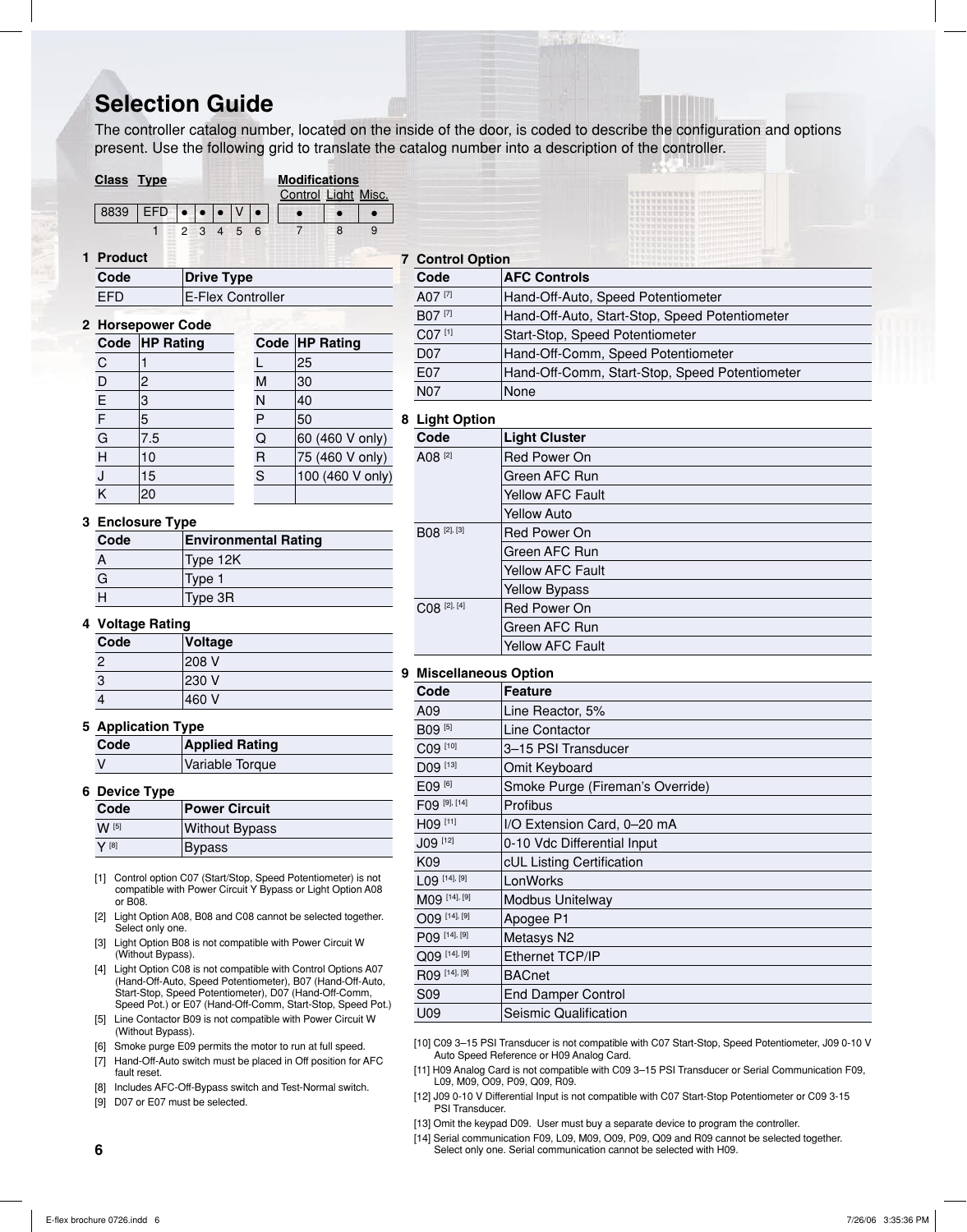## **Electrical Specifications**

| Input Voltage                          | 208 V ±10%, 230 V ±10%, 460 V ±10%                                                                                                                            |
|----------------------------------------|---------------------------------------------------------------------------------------------------------------------------------------------------------------|
| Displacement Power Factor              | 98% through speed range                                                                                                                                       |
| Input Frequency                        | 60 Hz +/- 5%                                                                                                                                                  |
| Output Voltage                         | Three-phase output<br>Maximum voltage equal to input voltage                                                                                                  |
| Galvanic Isolation                     | Galvanic isolation between power and control (inputs, outputs and power supplies)                                                                             |
| Frequency Range of Power Converter     | 0.1 to 500 Hz (factory setting of 60 Hz)                                                                                                                      |
| Torque/Overtorque                      | 110% of nominal motor torque for 60 s                                                                                                                         |
| Current (Transient)                    | 110% of controller rated current for 60 s                                                                                                                     |
| <b>Switching Frequency</b>             | Selectable from 0.5 to 16 kHz [1]<br>Factory setting: 8 kHz for 208 V, 230 V and 1-100 hp @460 V                                                              |
| Speed Reference                        | Al1: 0 to +10 V, Impedance = 30 k $\Omega$ Can be used for speed potentiometer, 1-10 k $\Omega$<br>Al2: Factory setting: 4 to 20 mA, Impedance = 242 $\Omega$ |
| Factory Resolution in Analog Reference | 0.1 for 100 Hz (11 bits)                                                                                                                                      |
| Speed Regulation                       | V/f control: equal to the motor's rated slip<br>SLFV (sensorless flux vector): 10% of motor's rated slip from 20% to<br>100% of nominal motor torque.         |
| Efficiency                             | 97% at full load typical                                                                                                                                      |
| Reference Sample Time                  | 2 ms $\pm 0.5$ ms                                                                                                                                             |
| Acceleration and Deceleration Ramps    | 0.1 to 999.9 seconds (definition in 0.1 s increments)                                                                                                         |
| <b>Drive Controller Protection</b>     | Thermal protection of power converter<br>Phase loss of AC mains circuit breaker rated at 100 kAIC                                                             |
| <b>Motor Protection</b>                | Class 10 electronic overload protection<br>Class 20 electromechnical overload protection with bypass <sup>[2]</sup>                                           |
| Graphic Display Terminal               | Self diagnostics with fault messages in three languages also refer to the<br>Programming Manual, supplied on CD-ROM W817574030111 with power converter.       |
| Codes and Standards                    | UL Listed per UL 508C under category NMMS.<br>Conforms to applicable NEMA ICS, NFPA, and IEC standards.<br>Manufactured under ISO 9001 standards.             |
|                                        |                                                                                                                                                               |

[1] On 1-100 hp VT controllers, above 8 kHz, select the next largest drive controller.

[2] Class 10 electromechanical for 1 hp at 460 V.

## **Environmental Specifications**

| Temperature                       | Storage for all enclosures: -13°F to +149°F (-25°C to +65°C)<br>Operation: $+14^{\circ}$ F to $+104^{\circ}$ F (-10°C to $+40^{\circ}$ C). |
|-----------------------------------|--------------------------------------------------------------------------------------------------------------------------------------------|
| Humidity                          | 95% with no condensation or dripping water, conforming to IEC 60068-2-3.                                                                   |
| Altitude                          | 3,300 ft. (1,000 m) maximum without derating;<br>derating of current by 1% for each additional 330 ft. (100 m)                             |
| Enclosure                         | Type 1, Type 12/12K, and Type 3R                                                                                                           |
| <b>Polution Degree</b>            | Type 1: Polution degree 2 per NEMA ICS-1 Annex A and IEC 60664-1<br>Type 12/12K: Pollution degree 3 per NEMA ICS-1 and IEC17.560664-1      |
| <b>Operational Test Vibration</b> | Conforming to IEC 60721-3-3-3M3 amplitude<br>1.5 peak to peak from 3 Hz to 13 Hz<br>1g from 13 Hz to 200 Hz                                |
| <b>Transit Test to Shock</b>      | Conforming to National Safe Transit Association and International Safe Transit<br>Association test for packages                            |
| <b>Operational Shock</b>          | 15 g, 11 ms                                                                                                                                |
| Seismic Qualification             | 2003 IBC, NFPA 5000, and ASCE 7<br>ICC ES AC156 acceptance criteria test protocol with importance factor of 1.5                            |